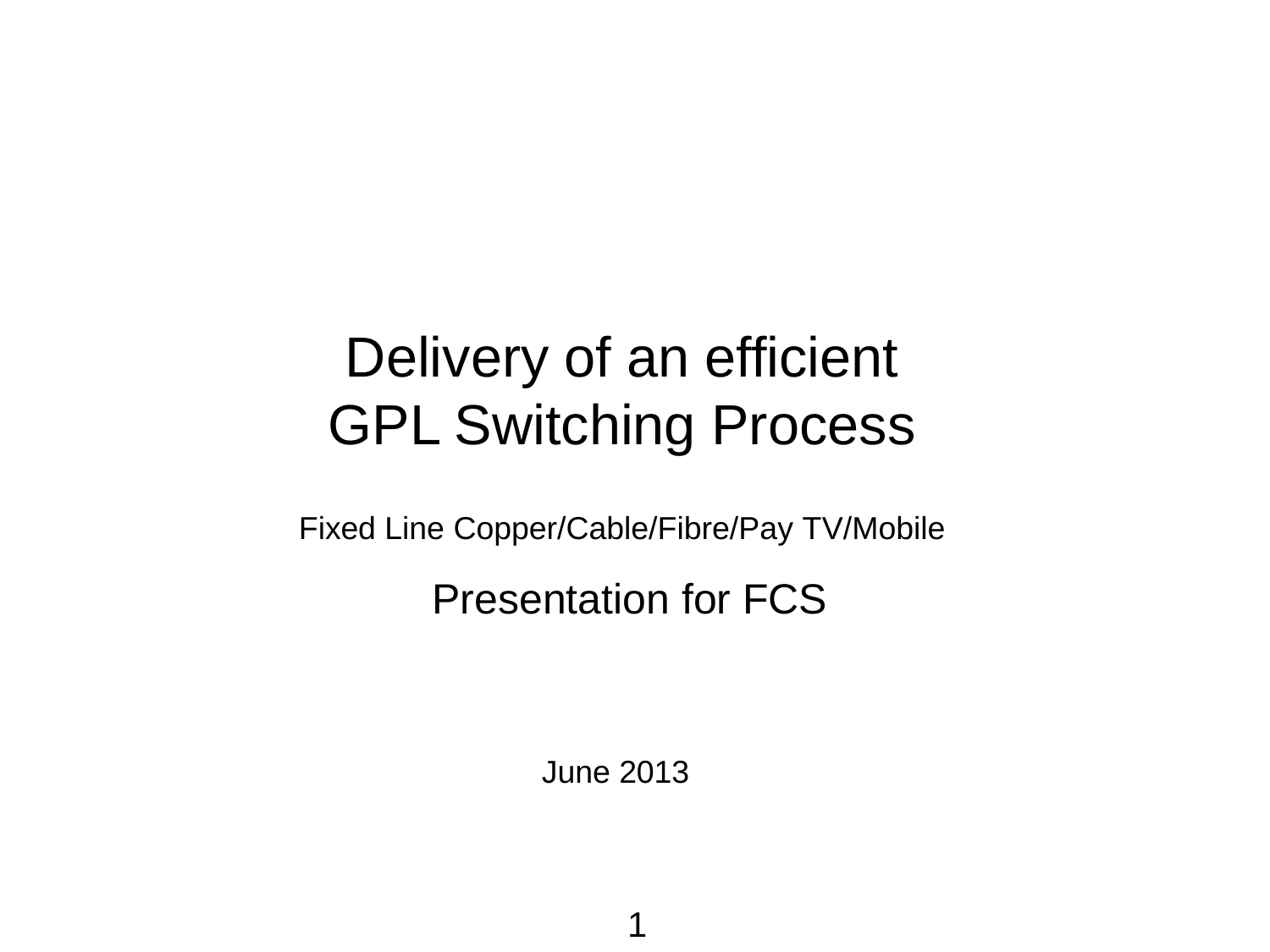## **Contents**

- Introduction (page 3)
- Basic Features (page 4)
- Data Model (page 6)
- Database (page 8)
- Data transfer (page 10)
- How does model work (page 11)
- Other Considerations (page 14)
- Further development (page 15)
- Conclusion (page 16)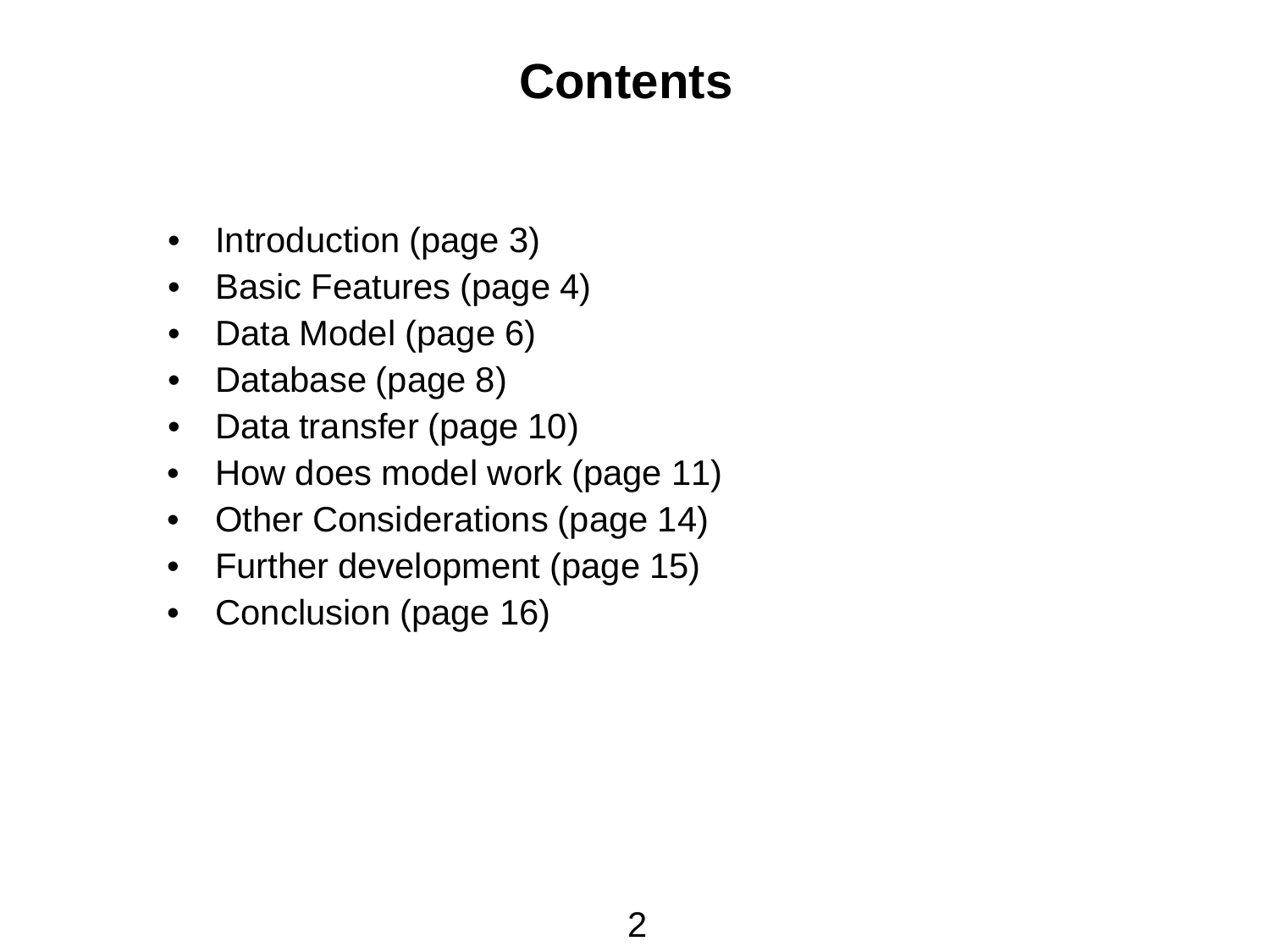## **Introduction**

We firmly endorse the FCS view that GPL switching processes are best for customers and deliver a competitive marketplace for the longer term.

By using our experience from other markets (electricity, gas, water), we are seeking to draw the Regulator's attention to the way that GPL consumer switching has been implemented elsewhere.

We have discussed our approach with TTG, who also support GPL switching, incorporating insights from them into the proposed model.

All the GPL options in the Ofcom consultation appear to make use of a database. This is necessary – and used elsewhere – in order to:

• keep track of who is providing what services at what network termination points • provide equal access by GPs to the relevant technical data about what services can be supported at a prospective customer's NTP

In the slides that follow, the main item presented is a GPL switching model that uses such a database – other considerations relevant to the development of surrounding systems and processes are also noted.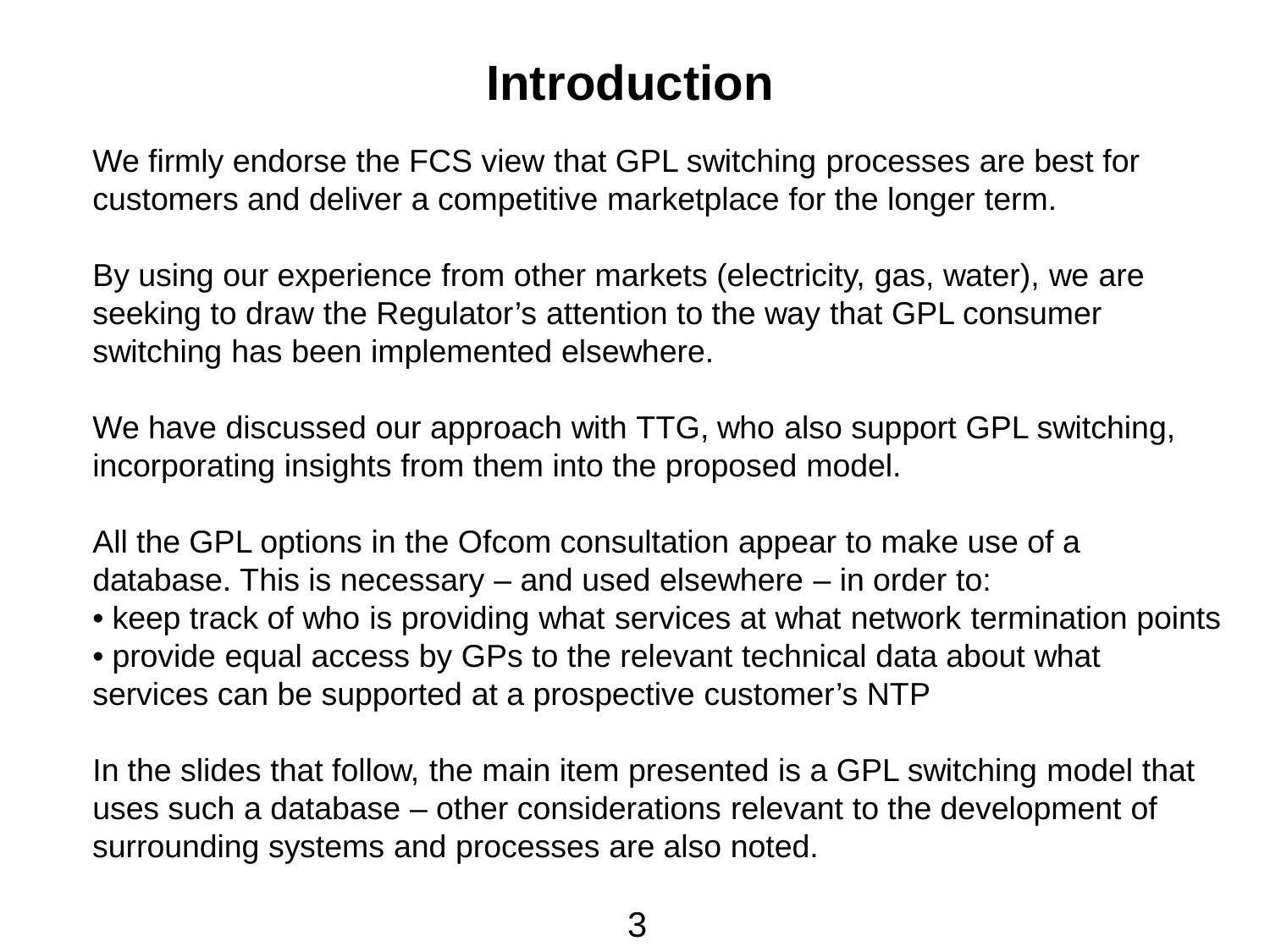# **Basic Features of GPL switching model What the model does do …**

- 1. The model is based upon a robust & flexible **data model**, which is easy to apply to both the Openreach copper network and, in due course, to other networks e.g. cable, fibre, mobile, Pay TV or other emerging networks – bringing the benefits of GP switching at the earliest opportunity to these further areas.
- 2. Uses a **database** similar in concept to a title registry
- 3. Uses a unique reference code for communications network termination point (NTP)
- 4. Provides an enduring view of NTP status location, technical options for service delivery, participants involved, actual services provided.
- 5. Allows actual behind-the-scenes switching process to happen as at present using Openreach EMP
- 6. Independently governed messaging systems keep the database updated so that a 'single source of truth' is available to authorised users
- 7. Customer interacts with their chosen GP, who can enquire into relevant characteristics of customer's NTP in order to provide good advice on switching.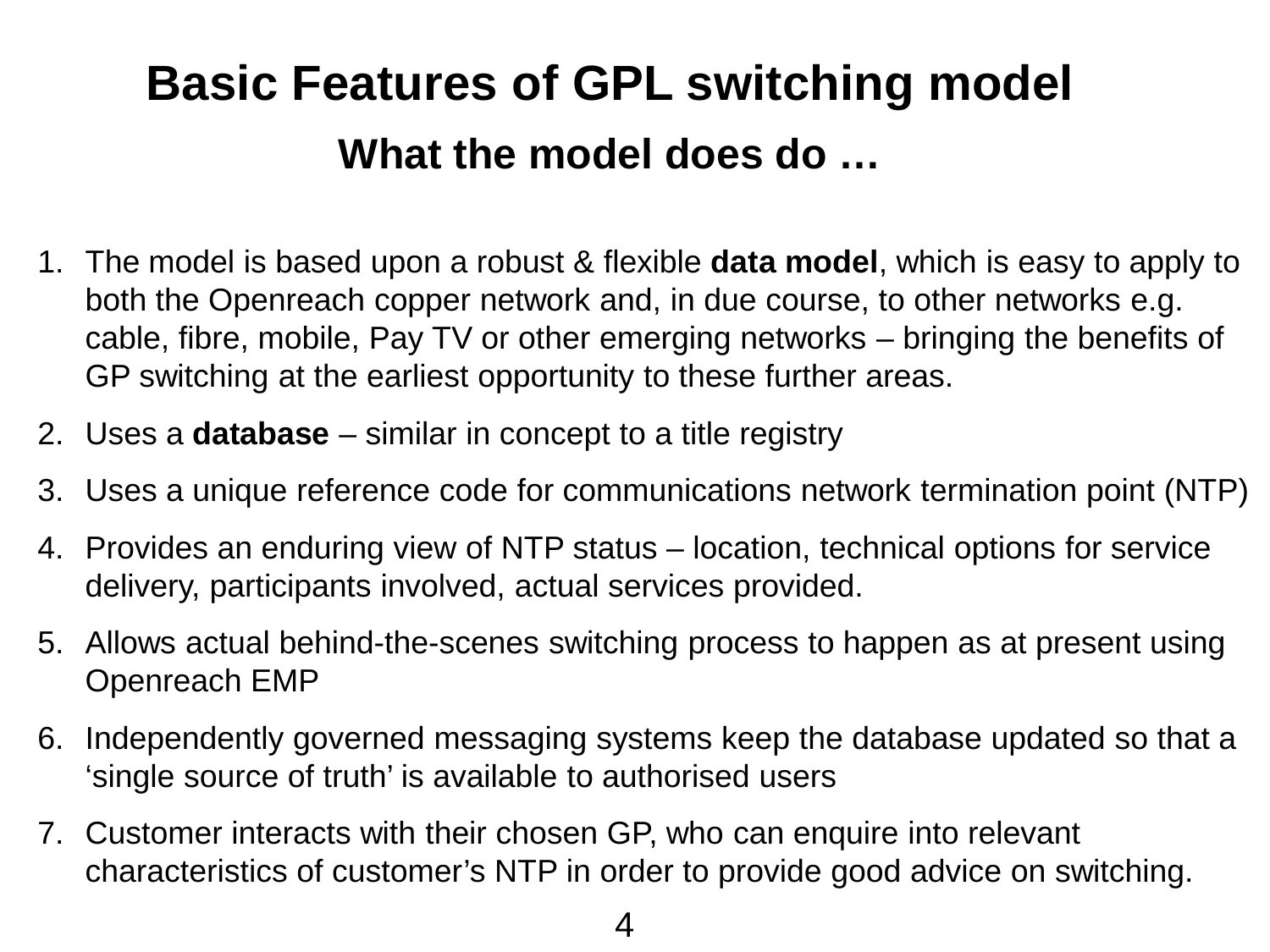# **Basic Features of GPL switching model What the model does NOT do …**

- 1. It does not deal with up-front customer consent validation.
- 2. It does not deal with providing protection against 'rogue traders', an issue which might be linked with the approach to consent validation. However, it does provide detailed transaction history to facilitate identification of any issues.
- 3. It could operate with a range of customer cancel options, as required.

These matters would be addressed by the systems and processes surrounding implementation of the model described. Approaches to these issues taken in other industries include:

•Accreditation requirements for participants;

- •Application of sanctions by switching authorities, including suspension of further registration activity;
- •Documented customer transfer protocols that require equitable treatment of customers wishing to cancel, which are coordinated centrally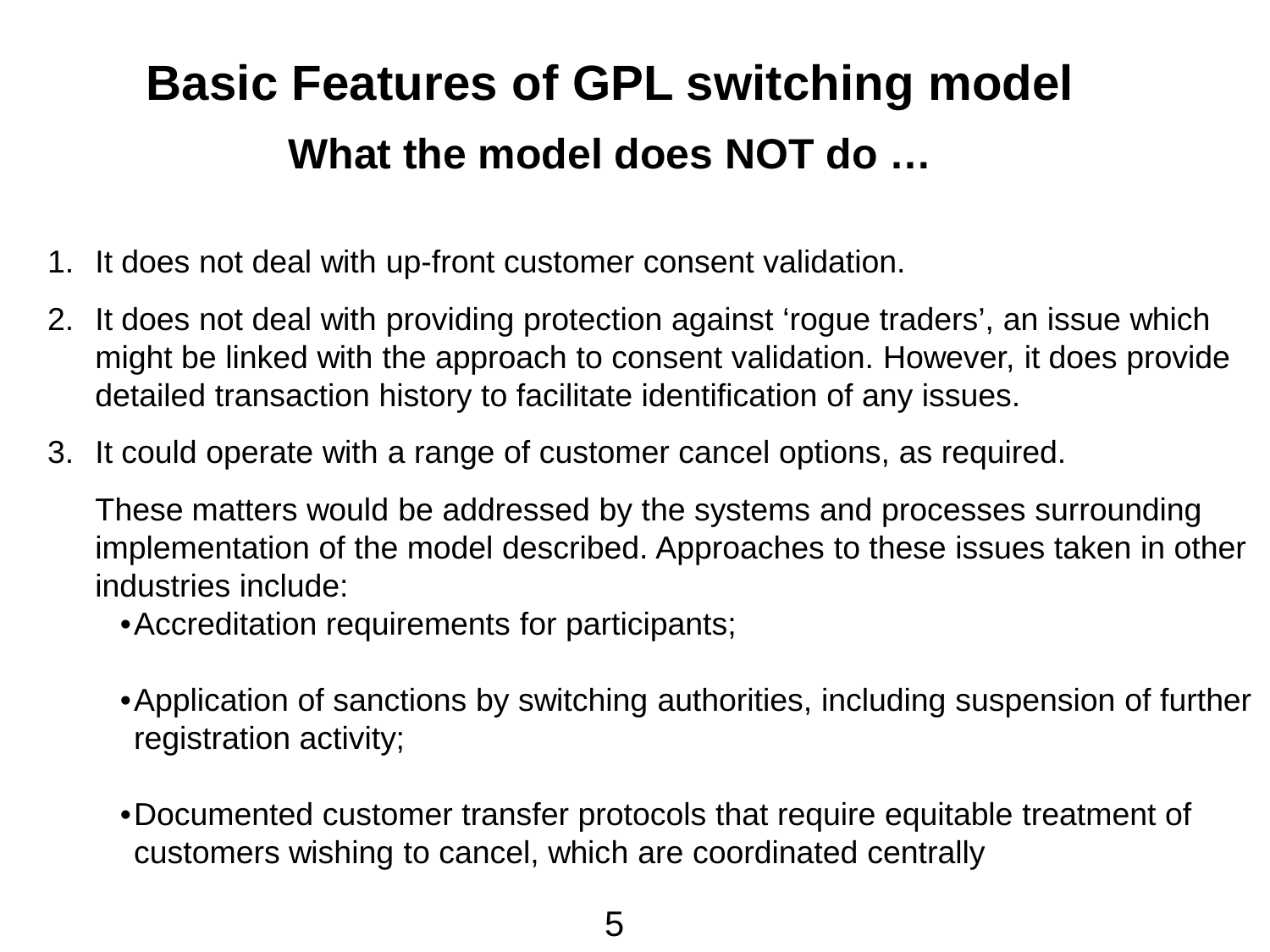## **What is the Data Model?**

The **data model** describes the logical organisation of how data can be used and represented.

If you get it right, the model can be long lived and can cater for different market situations and developments - it will be flexible enough to apply to other network arrangements.

Our data model is organised around a unique reference for the comms NTP in the property. We have used the generic acronym Comms Point Reference Number (CPRN). For copper, this is equivalent to the BT Openreach Access Line ID (ALID)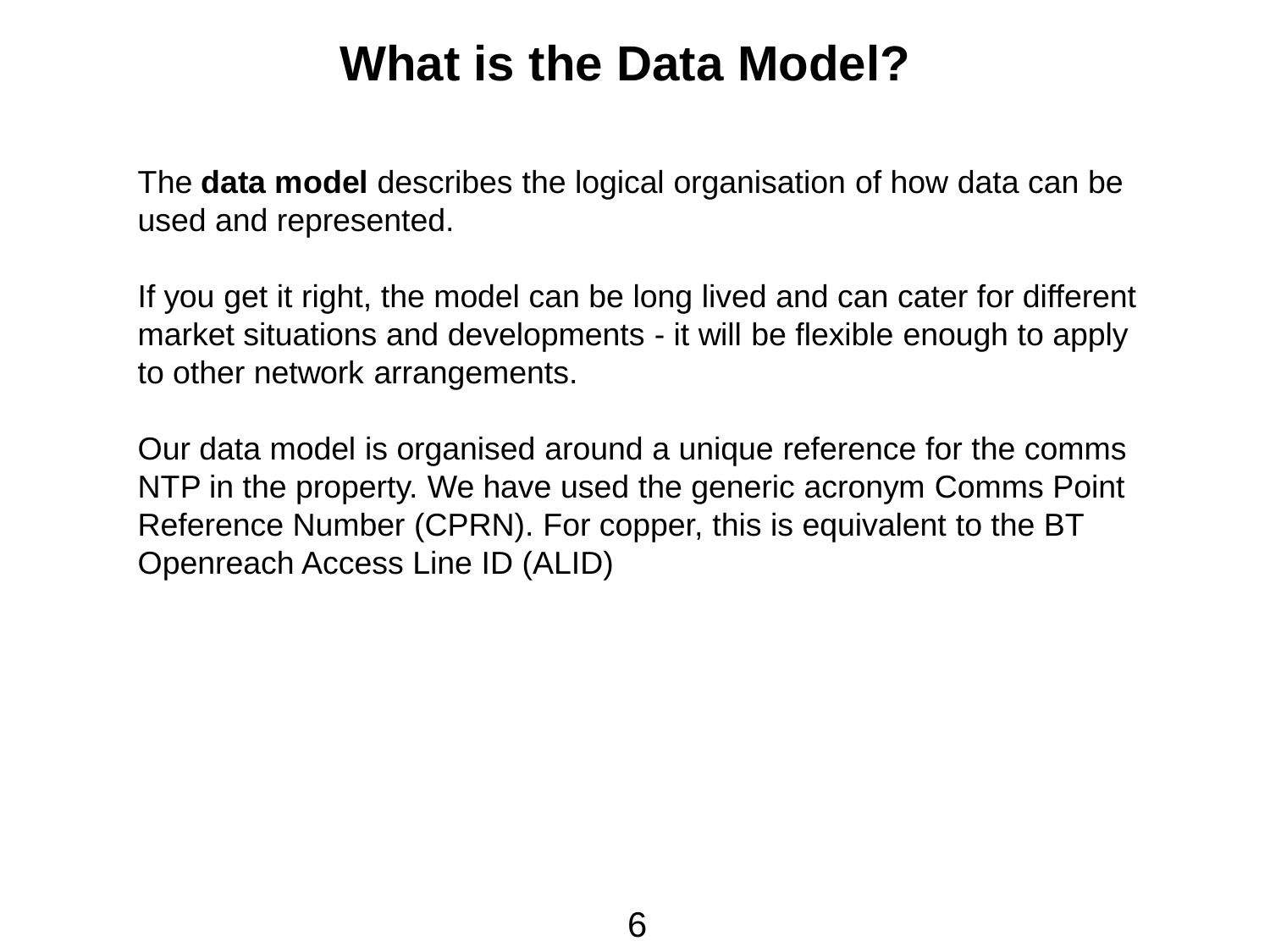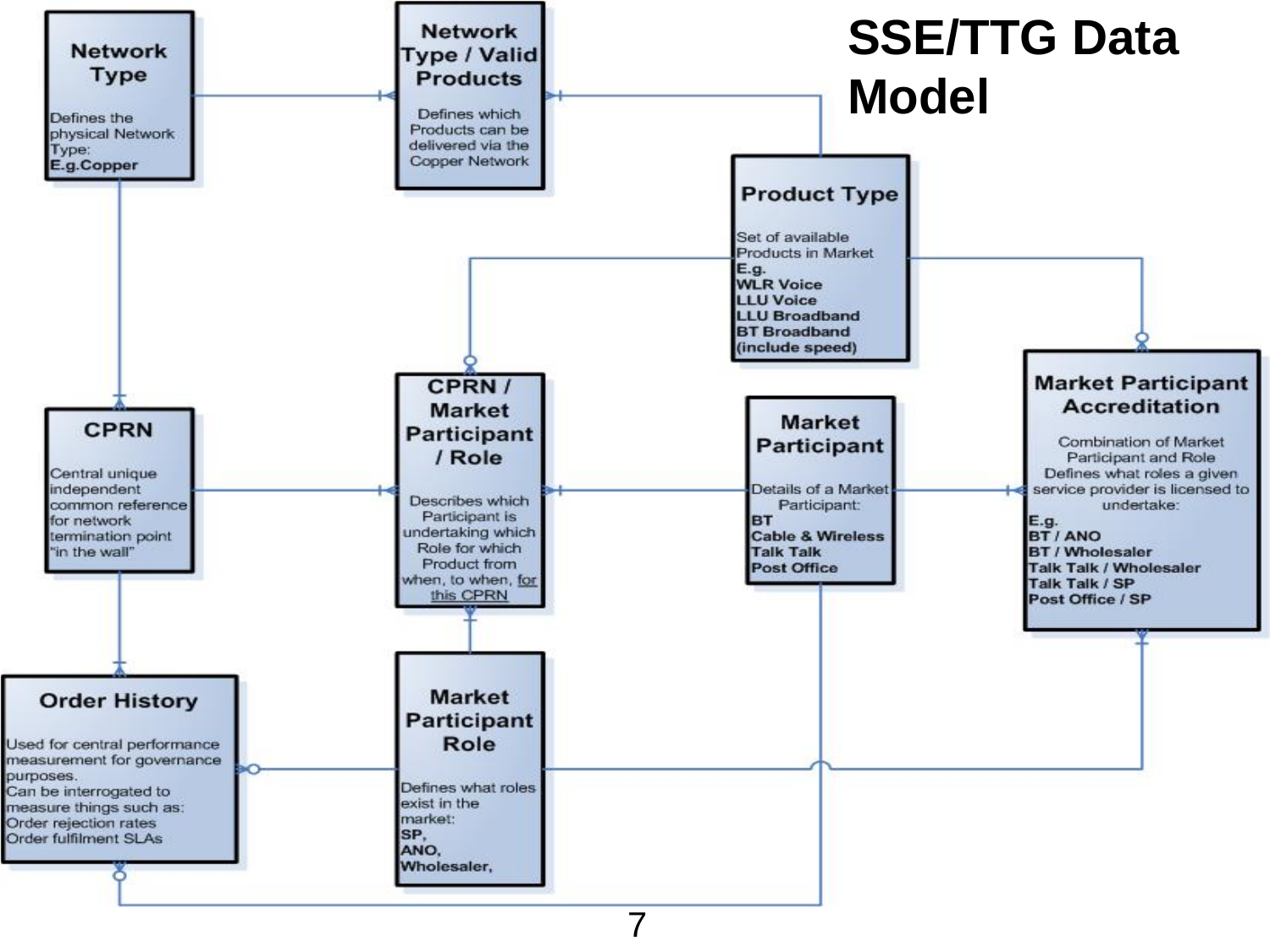## **Description of the Database**

The **database** in our model has the following key features:

- An inventory of all CPRNs in the UK for all participating networks
- Contains regularly updated Market Participant details for all participants and roles in scope
- Stores relevant service details against CPRNs for all market participants
- Uses a closed, secure data transfer mechanism
- Uses defined, standard data flows, where all participants use the same language to communicate with the database
- Provides web browser access for all market participants to see details for which they are authorised
	- Logon credentials identify the individual agent, the participant and the market role.
	- An audit trail of use is maintained for all transactions and enquiries
- Thus provides a regulatory/governance "eye" on the entire marketplace
- Forms a central 'hub' linking all players in the communications market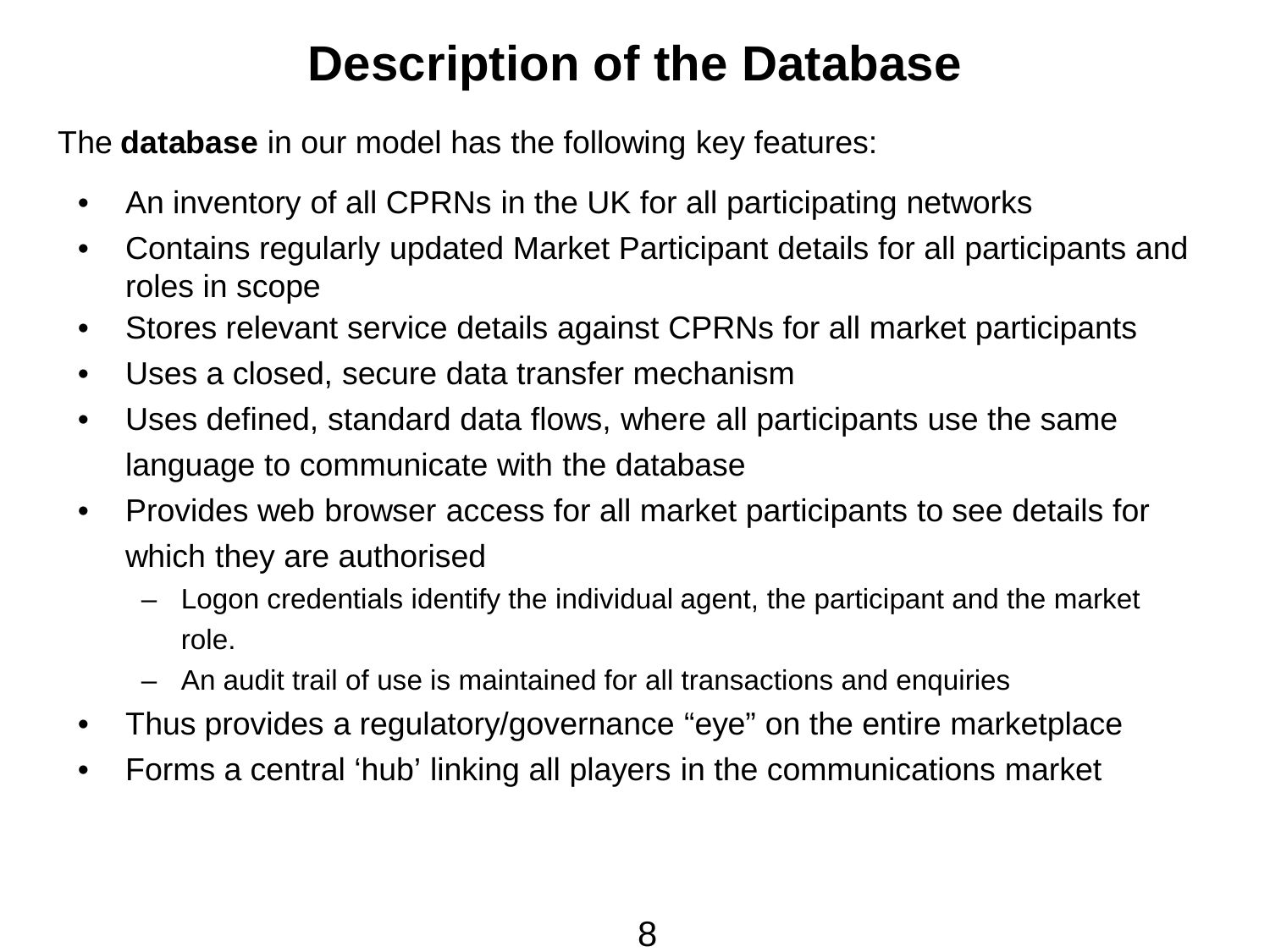## **Central Database table –** example schematic

| Role       | <b>Service Type</b>     | <b>Market Participant</b>            |
|------------|-------------------------|--------------------------------------|
| <b>SP</b>  | <b>WLR Voice</b>        | <b>SSE</b>                           |
| Wholesaler | <b>WLR Voice</b>        | <b>BTW</b>                           |
| <b>ANO</b> |                         | <b>Openreach</b>                     |
| <b>SP</b>  | Broadband 10Mb          | <b>Tesco</b>                         |
| Wholesaler | <b>Broadband 10Mb</b>   | Pipex                                |
|            |                         | <b>Talk Talk</b>                     |
|            |                         | <b>Talk Talk</b>                     |
| <b>ANO</b> |                         | <b>Openreach</b>                     |
| <b>SP</b>  | Broadband 10Mb          | <b>SSE</b>                           |
| Wholesaler | Broadband 10Mb          | <b>Thus</b>                          |
| <b>SP</b>  | <b>LLU Voice</b>        | <b>Talk Talk</b>                     |
| Wholesaler | <b>LLU Voice</b>        | <b>Talk Talk</b>                     |
| <b>ANO</b> |                         | <b>Kingston</b>                      |
| <b>SP</b>  | Broadband 10Mb          | <b>SSE</b>                           |
| Wholesaler | Broadband 10Mb          | Thus                                 |
|            | <b>SP</b><br>Wholesaler | <b>LLU Voice</b><br><b>LLU Voice</b> |

Red and Blue show how CPRN number ranges can be allocated to ANOs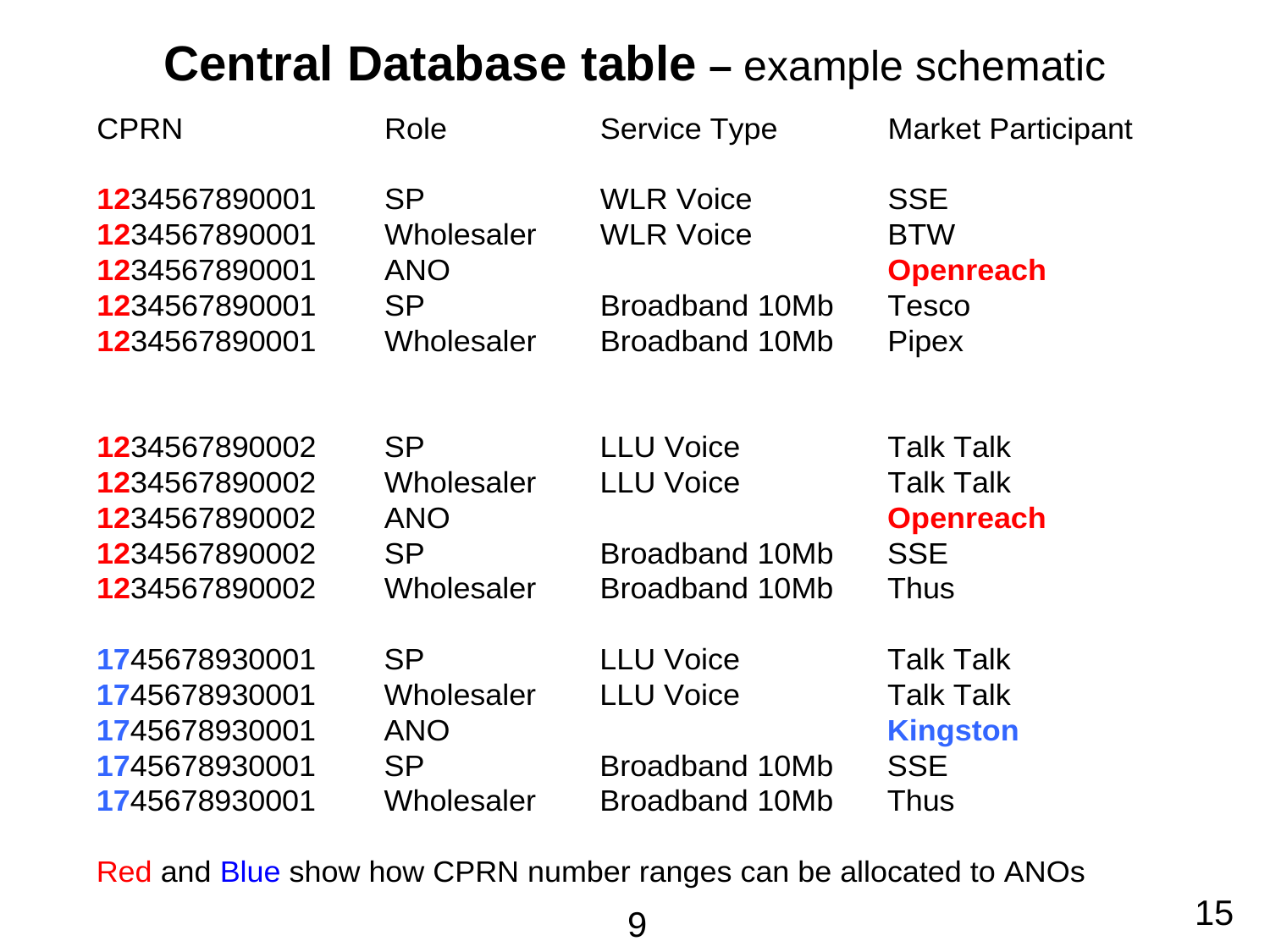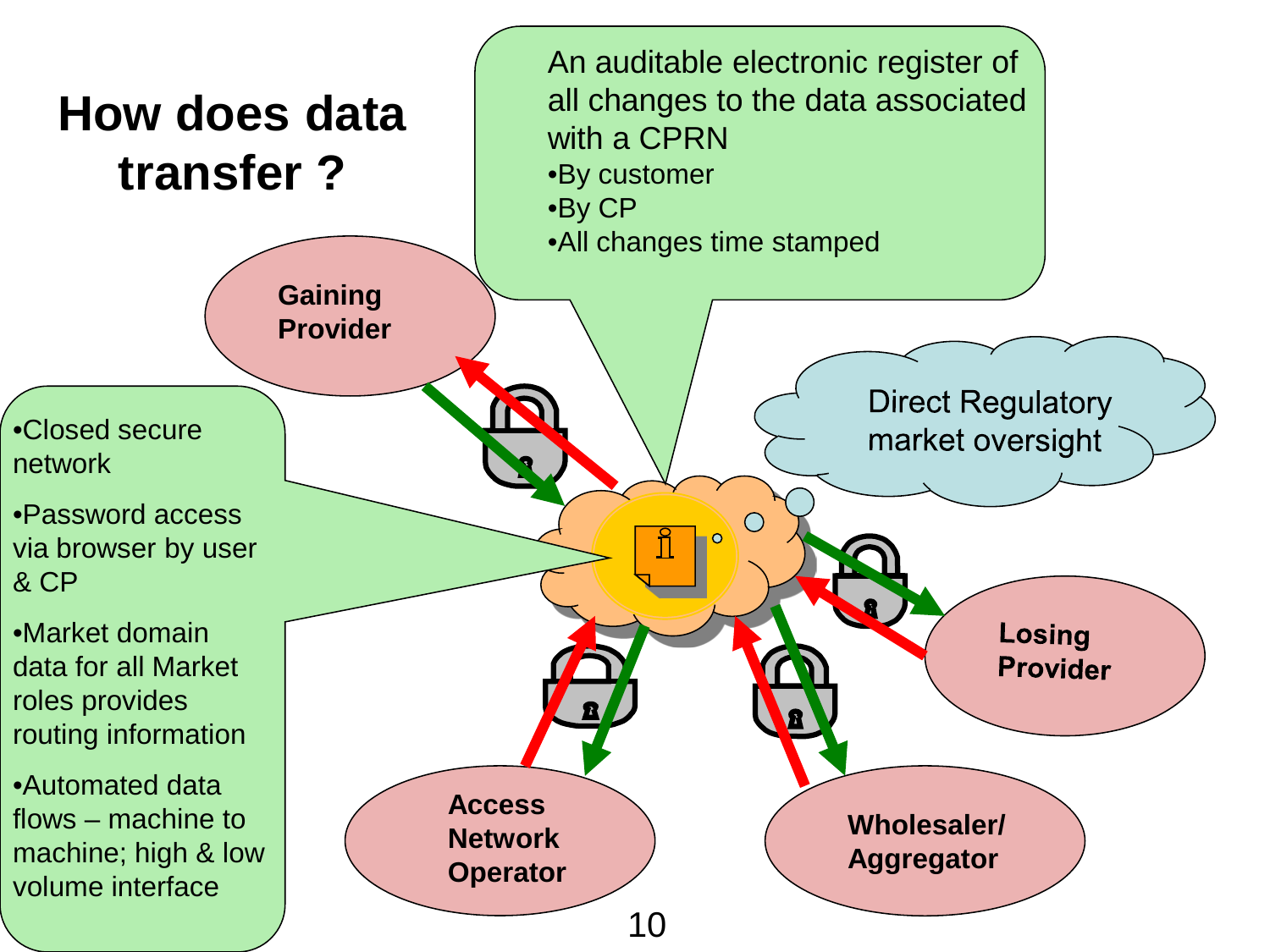## **How does this GPL model work? - background**

Each customer's NTP on a particular ANO has a universal, unique reference number. Any ANO must have unique coding for this to allow safe and efficient working of the network – in the example of Openreach's copper network we believe this is known as the Access Line Identifier (ALID).

For the general case, the model calls this unique reference number a Comms Point Reference Number (CPRN). **However, with the existing availability of the ALID for the Openreach copper network, it would be intended to make use of this existing coding initially**

This ALID (more generally, the CPRN) is maintained by the ANO as the unique identifier in the Hub database through the network take-on process – subsequent new physical installation of an NTP is assigned a new CPRN by the ANO.

The CPRN could be communicated to the customer by their current SP and printed on bills for easy reference. CPRNs could even be provided along with property details in property transfer scenarios. In any event, a customer should be able to obtain the CPRN from their SP on request.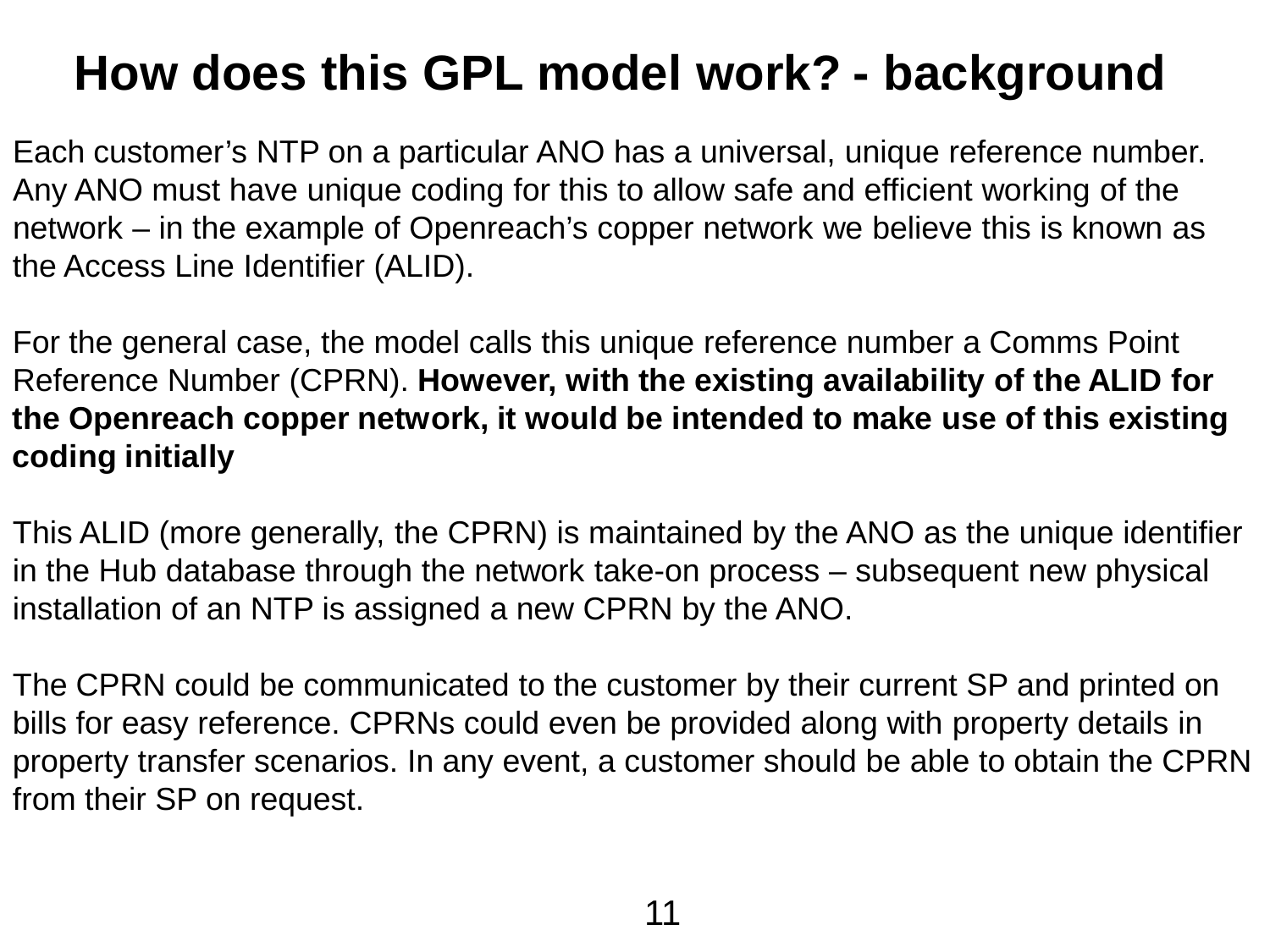## **How Does this GPL model work? - process**

A customer wishing to switch a service would provide the CPRN to the GP, or address/service details that allows the GP to identify the CPRN on the database, thus uniquely identifying the point at which the service(s) to be switched are located. CLI will also provide help in identifying the CPRN – but not in the longer term.

Views onto the database allow the technical details and capability of the NTP to be assessed by the GP agent for compatibility with the service he can provide. Once the GP agent has then had the discussion with the customer to establish that the customer wishes to switch service X to the GP, he puts a "service gain" request through normal ordering processes - the CPRN is added to this

#### Back End Process

• Relevant data flows are sent to the database in parallel with normal ordering processes, containing only necessary data items such as future switching date.

- The database records the pending date and other relevant information.
- Once the physical service switch is confirmed by the ANO, the Hub updates its stored reference information, such as services and participants, against the CPRN.
- Transaction history is maintained by the Hub and can be used for various reports on SP activity and order fulfilment performance over the market as a whole.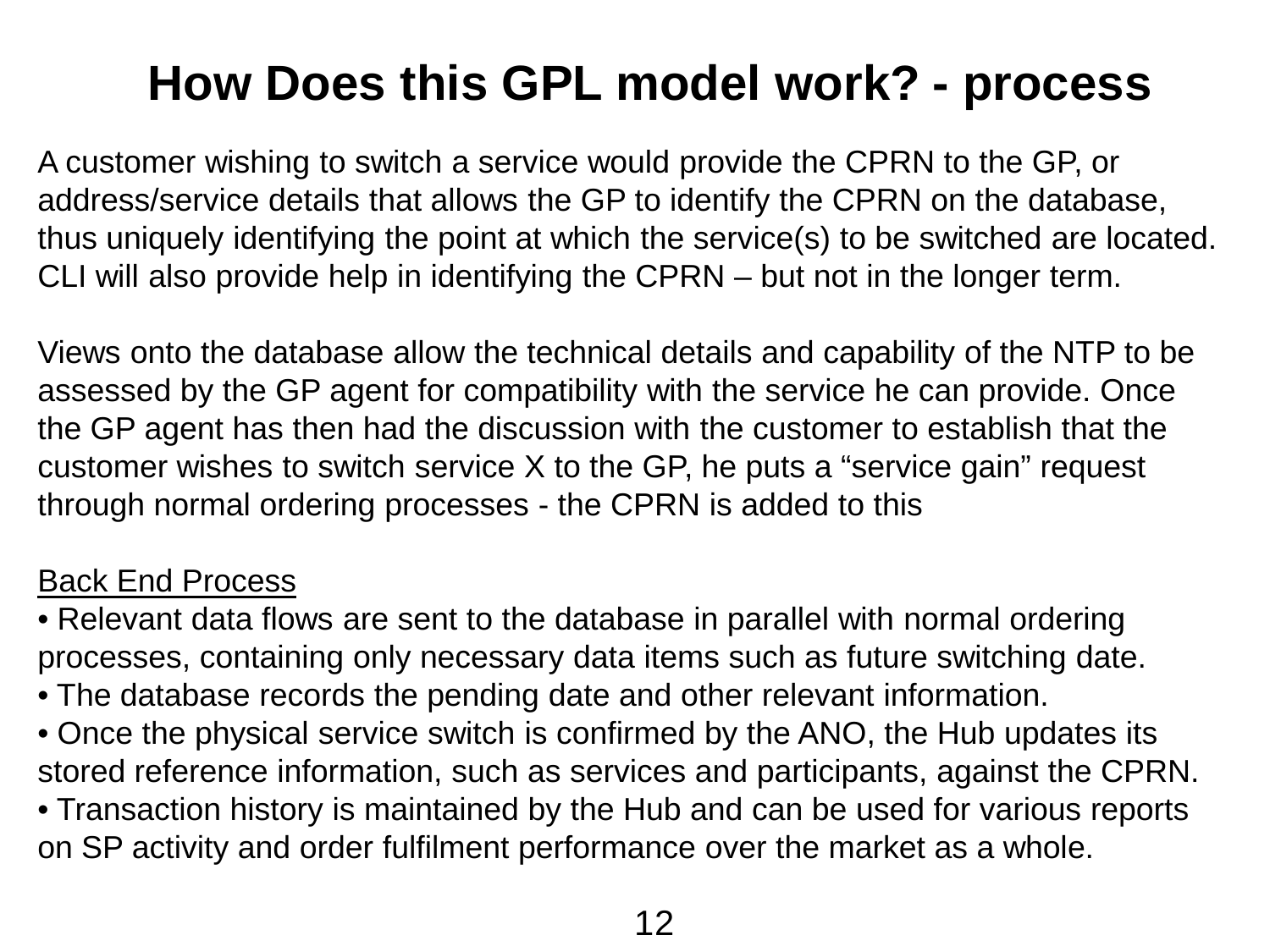#### **Summary Migration Process**

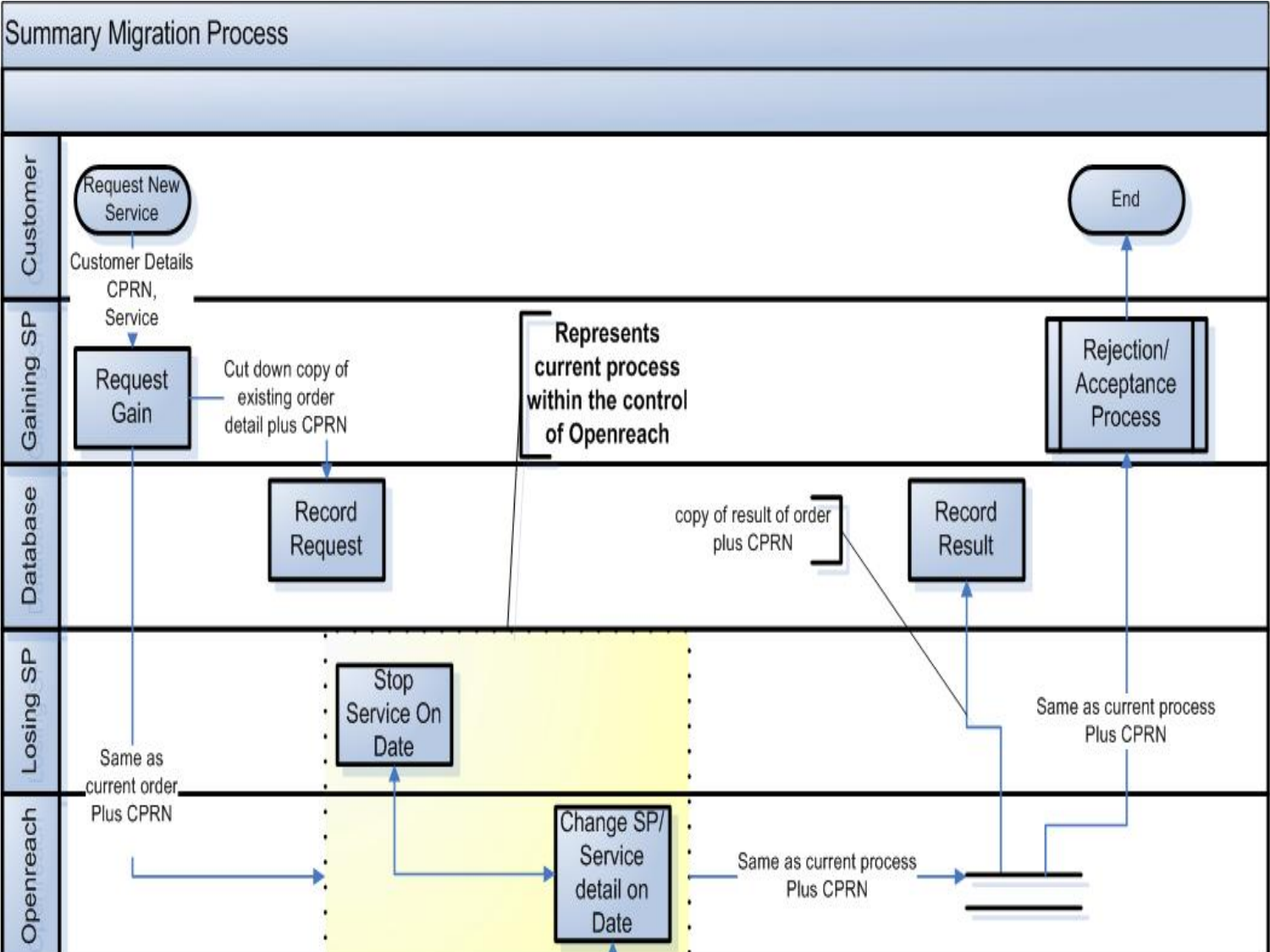## **Other Considerations**

- 1. Independent running of the database and ownership of the model
	- This is seen as important for market confidence, allowing the switching system to be run equitably by the industry for the industry
	- It provides transparent market control of market systems
	- It allows democratic control of future developments
- 2. Governance is needed to cover administration, funding, representation and change control
	- Different models for this exist in other utilities
	- Funding could be proportionate to market share of NTPs in scope in order to be competitively neutral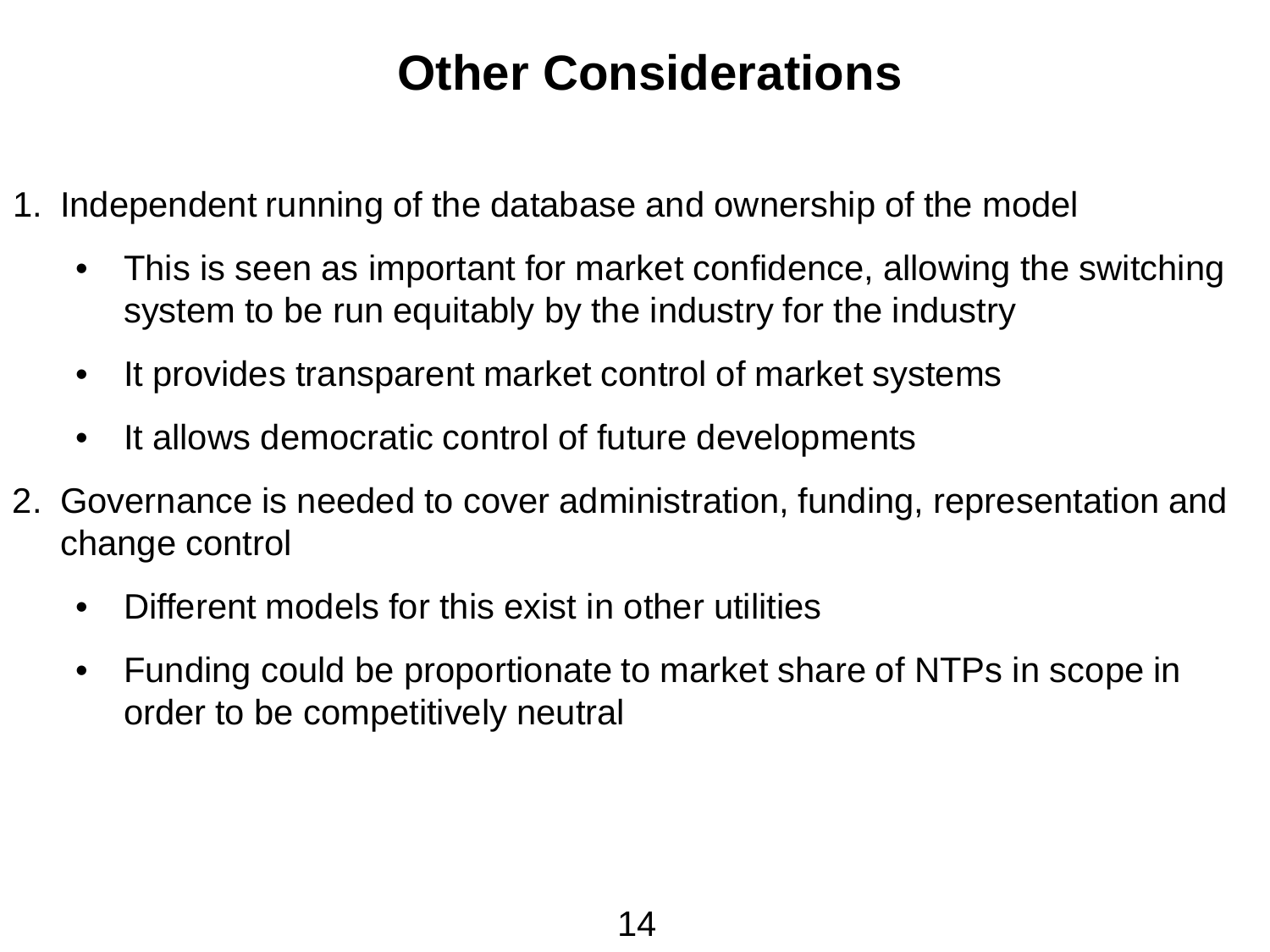### **Future Development**  Cable/Fibre/Pay TV/Mobile or new entrants

The strengths of this proposal are the Hub and the flexibility of the underlying Data Model.

Having established a standardised central architecture which provides a single view of all telecoms services on the BT Openreach copper network, using CPRN as the universal unique reference, the model can be extended to handle specific entities in other networks – for example the IMSI for mobile networks.

There will no longer be a case for introducing bespoke migration processes as and when new networks emerge – there will be one standard interface to the marketplace and the data model can be adapted to cope.

Once a premises can have more than one CPRN from different networks, the need for a robust property referencing becomes essential and this will need to feature in the adapted Data Model, along with other network specific entities such as IMSI.

To extend this model to Fibre, the CPRN would represent a unique combination of ALI/Port/VLAN. It may be feasible to consider labelling CPRNs on the NTE in customers' premises to assist in identification of the correct comms socket – in much the same way as electricity or gas meter numbers can act as a useful additional co-ordinate to confirm the identity of the relevant supplies.